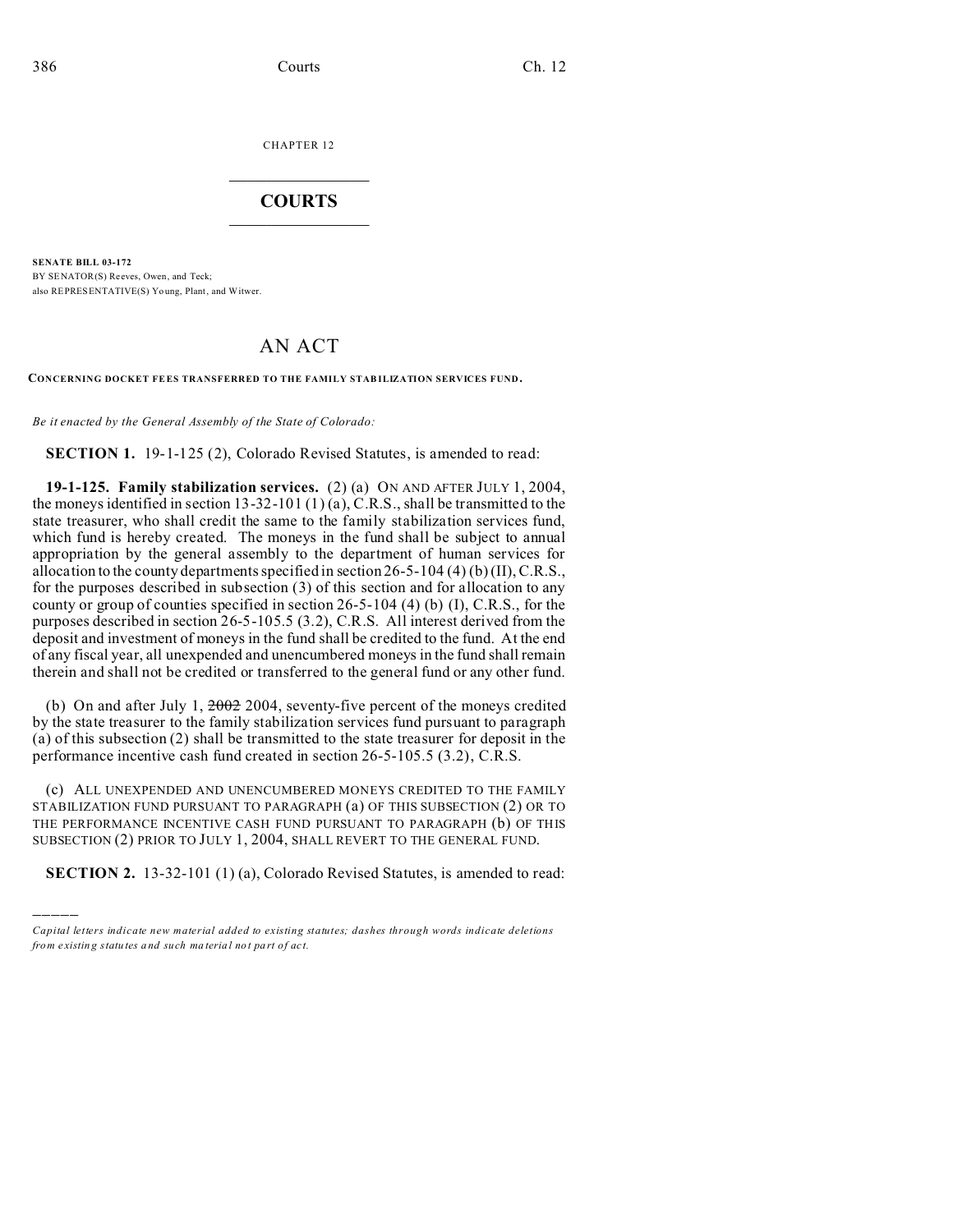## Ch. 12 Courts 387

**13-32-101. Docket fees in civil actions - support registry fund created.** (1) At the time of first appearance in all civil actions and special proceedings in all courts of record, except in the supreme court and the court of appeals, and except in the probate proceedings in the district court or probate court of the city and county of Denver, and except as provided in subsection (2) of this section and in sections 13-32-103 and 13-32-104, there shall be paid in advance the total docket fees, as follows:

(a) By the petitioner in a proceeding for dissolution of marriage, legal separation, or declaration of invalidity of marriage and by the petitioner in an action for a declaratory judgment concerning the status of marriage, prior to July 1, 2003, a fee of ninety dollars, and, on or after July 1, 2003, a fee of one hundred thirty dollars; fifteen dollars of such fee shall be transmitted to the state treasurer for deposit in the Colorado children's trust fund, created in section 19-3.5-106, C.R.S., and, FOR FISCAL YEARS2002-03 AND2003-04, THE REMAINDER SHALL BE TRANSMITTED TO THE STATE GENERAL FUND. On and after July 1, 2002 2004, the remainder REMAINING ONE HUNDRED FIFTEEN DOLLARS OF THE FEE shall be transmitted to the state treasurer for deposit in the family stabilization services fund, created in section 19-1-125, C.R.S.

**SECTION 3.** 26-5-105.5 (3.2), Colorado Revised Statutes, is amended to read:

**26-5-105.5. State department integrated care management program - county performance agreements - authorized - performance incentive cash fund created.** (3.2) (a) There is hereby created in the state treasury the performance incentive cash fund. The moneys in the performance incentive cash fund shall be subject to annual appropriation by the general assembly to the state department for state fiscal year  $2003-04$  2005-06 and each fiscal year thereafter. The executive director of the state department shall allocate said moneys to provide incentives to any county or group of counties participating in the integrated care management program that has met or exceeded the performance measures specified by the state department. The incentive moneys allocated by the executive director of the state department to any county or group of counties shall be used for family stabilization services as described in section 19-1-125 (3), C.R.S., and as further defined by rule of the state board. The executive director of the state department is authorized to accept and expend on behalf of the state any grants, gifts, or donations from any private or public source for the purposes of this section. All private and public funds received through grants, gifts, or donations shall be transmitted to the state treasurer, who shall credit the same to the performance incentive cash fund in addition to moneys credited pursuant to paragraph (b) of this subsection (3.2) and any moneys that may be appropriated to the cash fund directly by the general assembly. All investment earnings derived from the deposit and investment of moneys in the fund shall remain in the fund and shall not be transferred or revert to the general fund of the state at the end of any fiscal year, EXCEPT AS PROVIDED FOR IN SECTION 19-1-125 (2) (c), C.R.S.

(b) On and after July 1,  $2002$  2004, the moneys specified in section 19-1-125 (2) (b), C.R.S., shall be transmitted to the state treasurer, who shall credit the same to the performance incentive cash fund, created in paragraph (a) of this subsection (3.2).